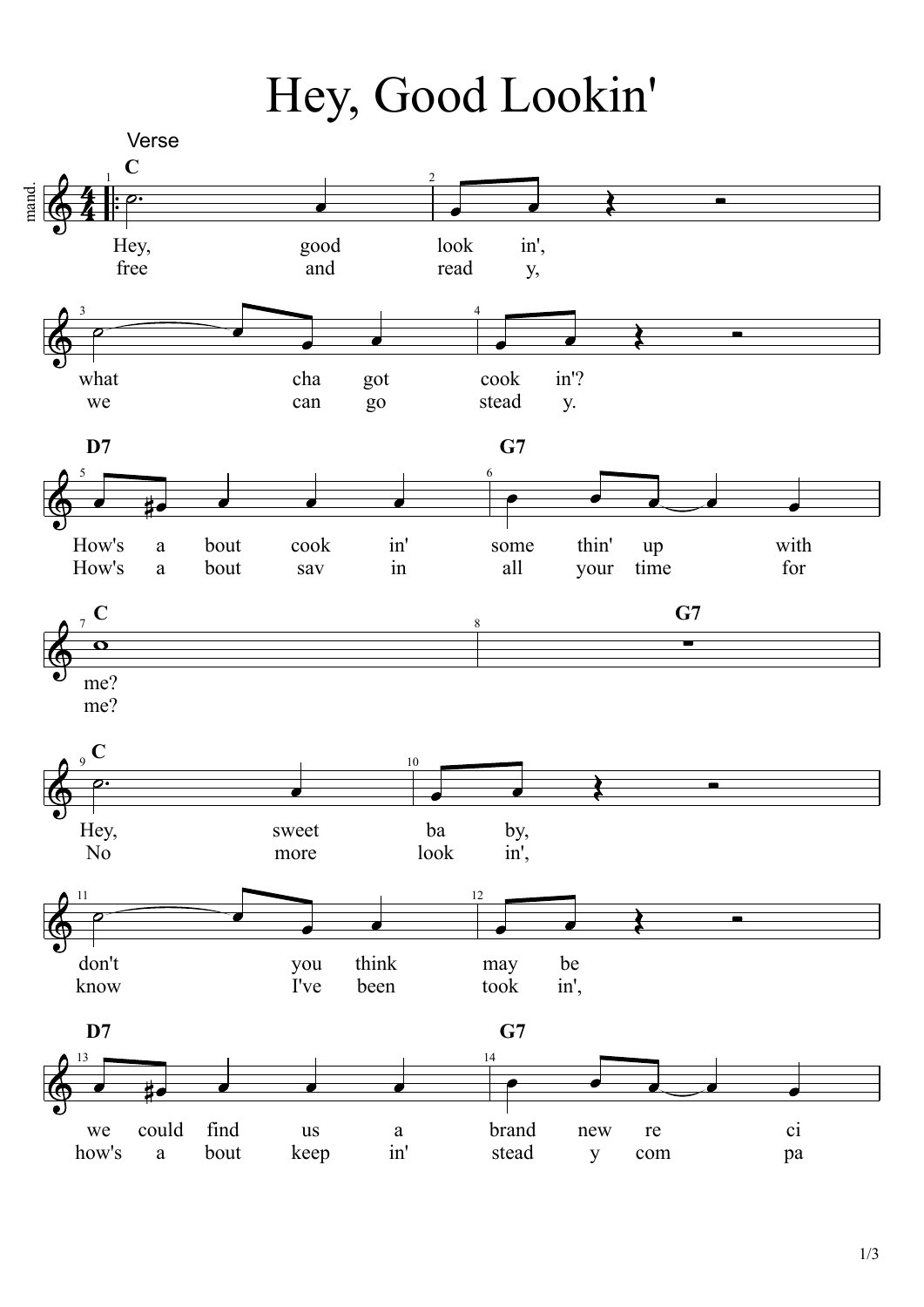2/3